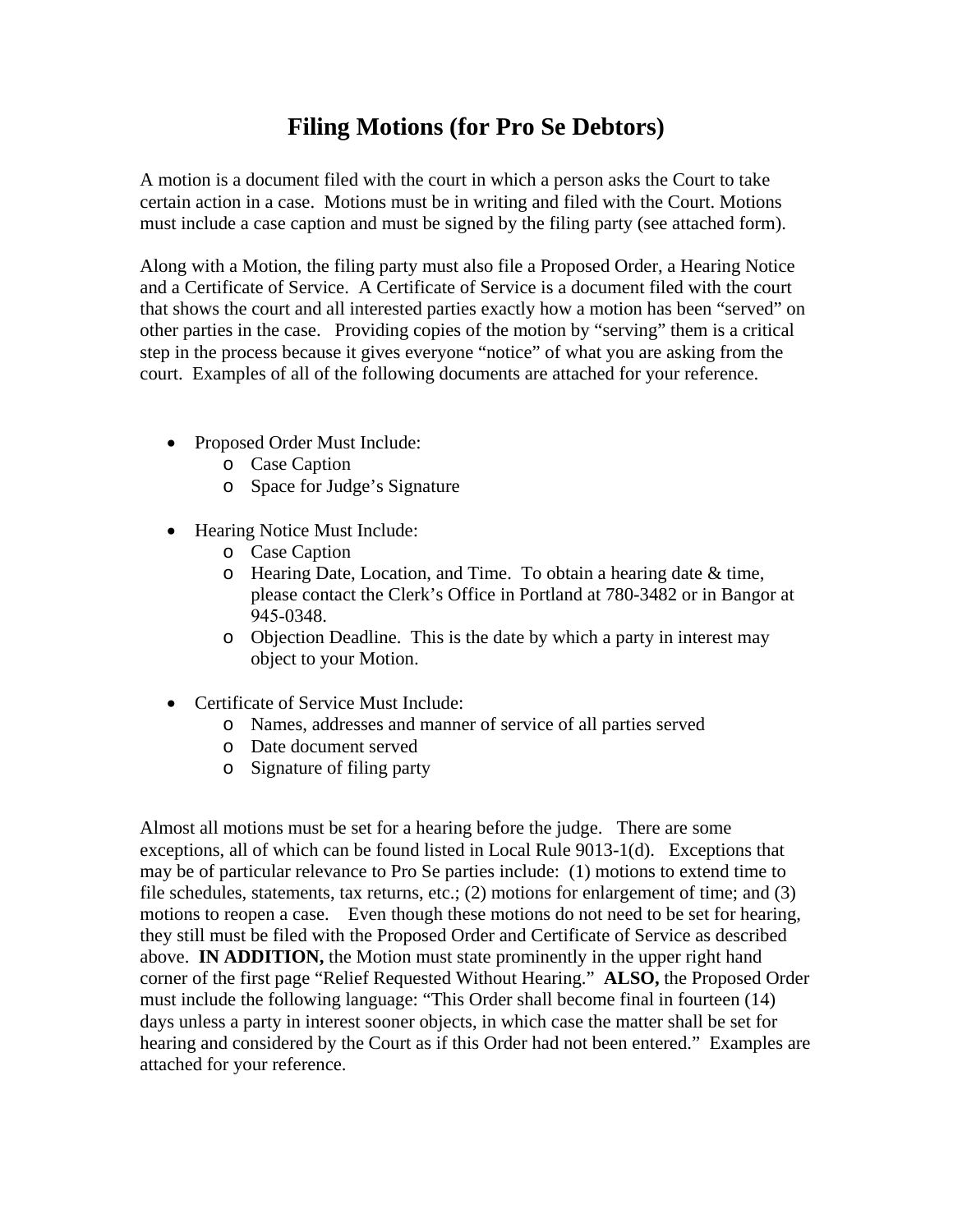**<IF NEEDED USE "RELIEF REQUESTED WITHOUT A HEARING">** 

## UNITED STATES BANKRUPTCY COURT DISTRICT OF MAINE

In Re:

<**DEBTOR NAME**>.

Chapter .7, 11, 12, OR 13 Case No. xx-xxxxx

Debtor.

# **<MOTION TITLE>]**

NOW COMES <MOVANT> and files this <MOTION> seeking <RELIEF SOUGT>. In

further support thereof, the Movant states as follows:

<FACTS RELATING TO MOTION>

WHEREFORE, <MOVANT> respectfully request that the Court enter an order <RELIEF

SOUGHT>.

#### Dated: <MOVANT'S NAME>

 <MOVANT SIGNATURE <MOVANT ADDRESS>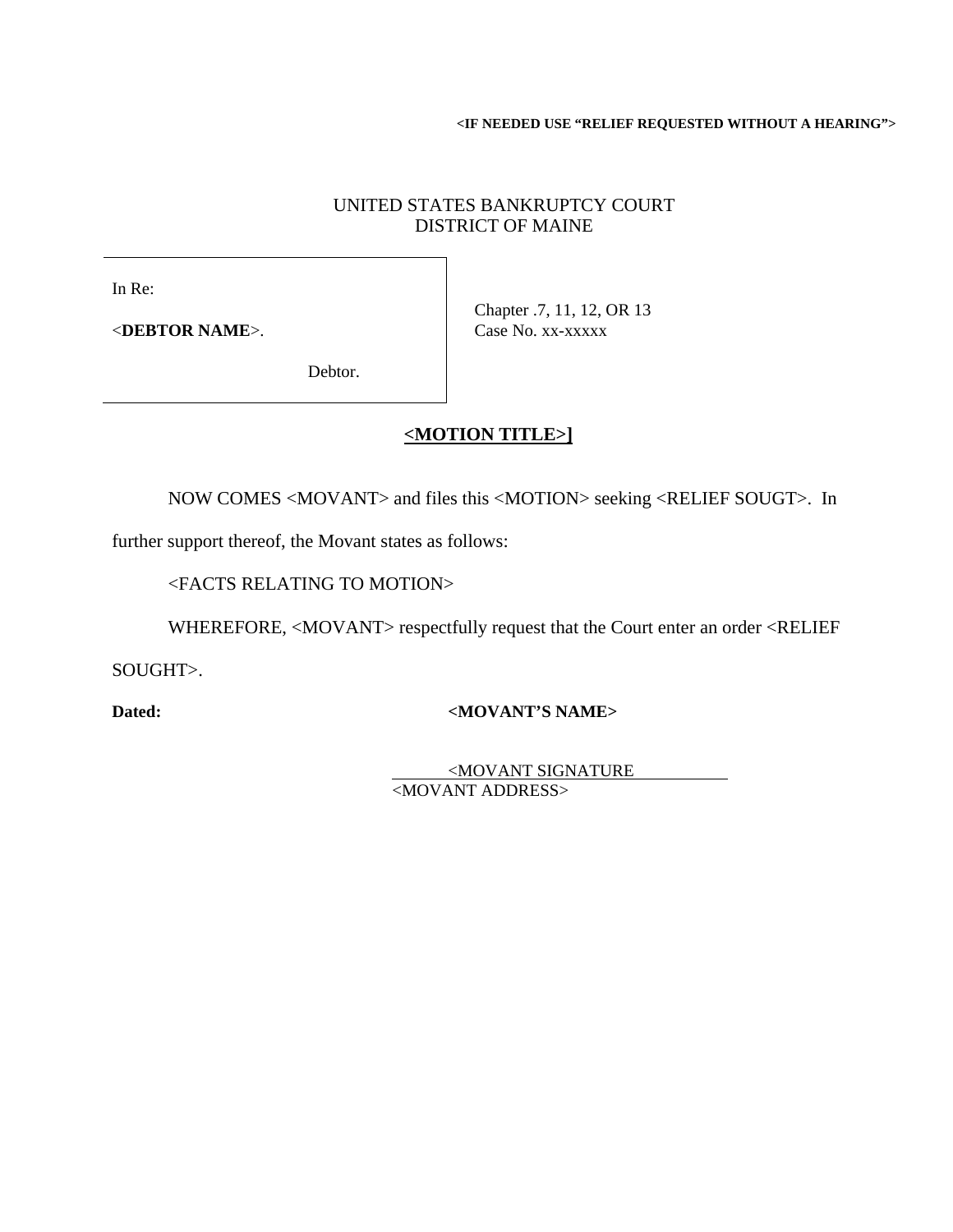#### UNITED STATES BANKRUPTCY COURT DISTRICT OF MAINE

In Re:

<**DEBTOR NAME**>.

Debtor.

Chapter .7, 11, 12, OR 13 Case No. xx-xxxxx

## **<ORDER GRANTING (insert MOTION TITLE)>]**

This matter having come before the Court on **<Movant's Name> <Name of Motion>**, after such notice and opportunity for hearing as was required by the United States Bankruptcy Code, 11 U.S.C. § 101 et seq. (the "Code"), the Federal Rules of Bankruptcy Procedure, and this Court's local rules, no timely objection having been filed, and after due deliberation and sufficient cause appearing therefore; it is hereby OREDERED, ADJUDGED, AND DECREED THAT

**<Movant's Name> <Name of Motion>**is GRANTED.

**<Add 14-day Language if needed** 

**This Order shall become final in fourteen (14) days unless a party in interest sooner objects, in which case the matter shall be set for hearing and considered by the Court as if this Order had not been entered.>** 

Dated:

United States Bankruptcy Judge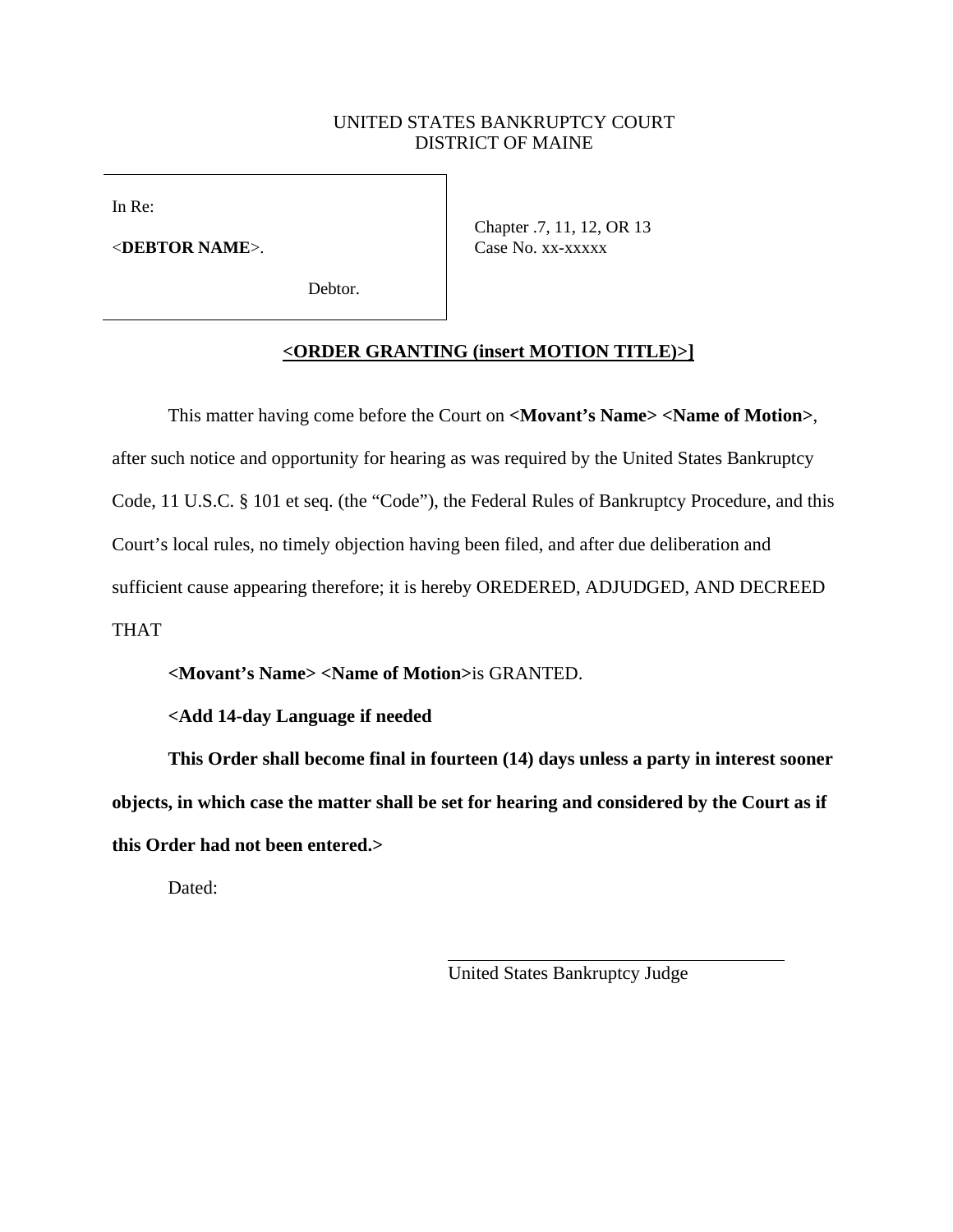#### UNITED STATES BANKRUPTCY COURT DISTRICT OF MAINE

In Re:

<**DEBTOR NAME**>.

Chapter .7, 11, 12, OR 13 Case No. xx-xxxxx

Debtor.

#### **NOTICE OF HEARING**

Movant has this date filed a **<NAME OF DOCUMENT>**(the "Motion") with the Court. A hearing has been set to take place at the United States Bankruptcy Court, ,<**537 Congress Street, Portland, Maine OR 202 Harlow Street, Bangor, Maine>** on <**DATE**> at <**TIME**> (the "Hearing").

**Your rights may be affected. You should read these papers carefully and discuss them with your attorney, if you have one in this bankruptcy case. (If you do not have an attorney, you may wish to consult one).** 

If you do not want the court to approve the Motion, or if you want the court to consider your views on the Motion, then **on or before<OBJECTION DEADLINE>**, you or your attorney must file with the court a written response explaining your position and you are encouraged to attend the Hearing, either directly or through your attorney, as appropriate. If you are not able to access the CM/ECF Filing System, your response should be served upon the Court at:

| FOR JUDGE CARY CASES : | <b>United States Bankruptcy Court</b> |
|------------------------|---------------------------------------|
|                        | 537 Congress Street                   |
|                        | Portland Maine 04101                  |
|                        |                                       |

OR

FOR JUDGE FAGONE CASES United States Bankruptcy Court 202 Harlow Street Bangor, ME 04401

If you do have to mail your response to the Court for filing, you must mail it early enough so that the Court will receive it on or before the date stated above.

If you or your attorney do not take these steps, the Court may decide that you do not oppose the relief sought in the Motion and may enter an order granting that relief.

Dated:  $\langle \text{MOVANT'S NAME} \rangle$ 

<MOVANT SIGNATURE <MOVANT ADDRESS>